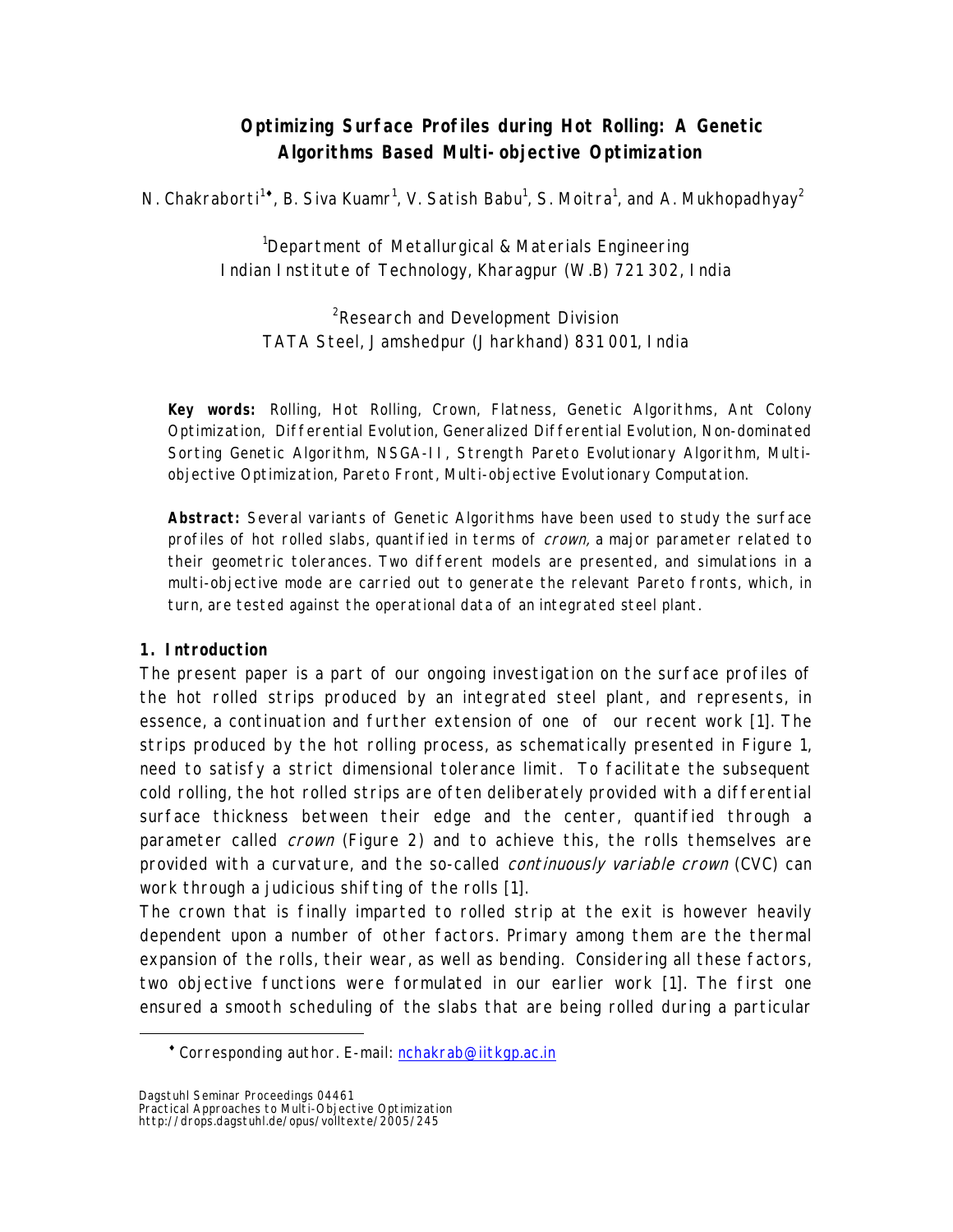campaign and the second one described the magnitude of crown. Both were simultaneously optimized following the concept of Pareto-optimality [2] and two variants of multi-objective genetic algorithms [3] were utilized to achieve that.



Figure 1: The finishing mill assembly in a typical hot rolling mill.



**Figure 2:** Crown  $(\subset)$  and its measurement

In this work we extend this study further by utilizing an Ant Colony Optimization scheme [4-5] for the first objective function. A new objective function quantifying the power requirement is now introduced. Further details are provided below.

#### **2. The Modeling Details**

Only a limited amount of Genetic Algorithms related studies have been conducted for the rolling process and in this context one really has a very limited amount of prior work to fall back upon [6]. Here we have attempted to solve the problem in two different forms as discussed below.

2.1. The first model: Analogous to our previous work [1] the first approach involved construction of the two objective functions as:

$$
\sum_{j=1}^{3} W_j \sum_{i=2}^{M} \sqrt{\frac{\left(\prod_{i,j} - \prod_{i=1,j} \right)^2}{M}}
$$
(1)

where  $\prod_{i,j}$ denotes the  $j$  <sup>th</sup> property, specifically, hardness, thickness or width, of the  $i^{\text{th}}$  strip to be rolled. The corresponding weight factor is denoted as $W_j$ . A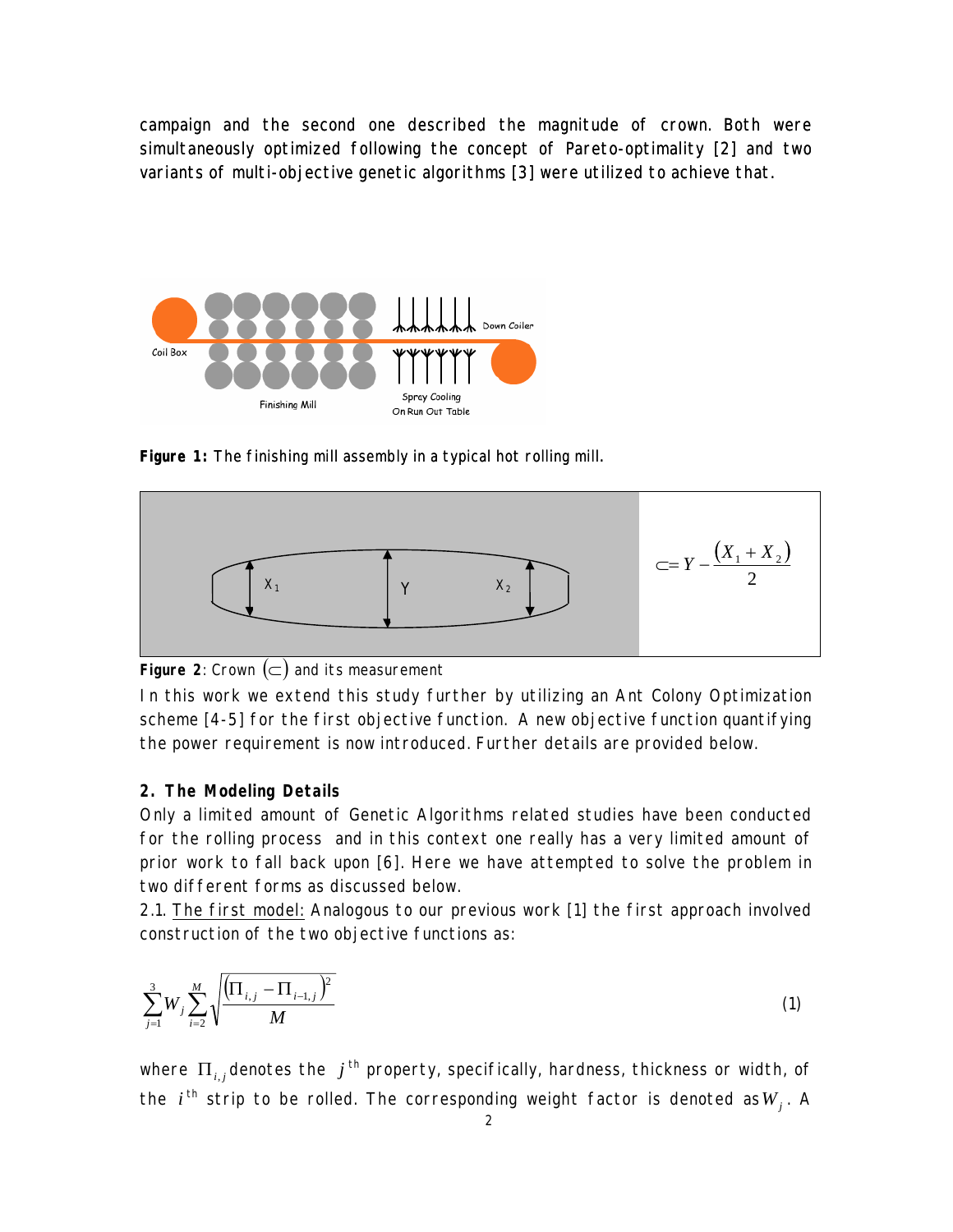number of constraints, specific to the hot rolling practice at TATA Steel, were also considered. Minimization of this objective function had ensured a smooth transition of the hardness and dimension from one slab to the next, resulting in a lesser roll damage.

The second objective function was constructed with a purpose of minimizing crown from diverse sources. A total crown calculation was performed for the strips passing through all the six stands at the hot rolling facility of TATA steel such that:

$$
\sum_{j=1}^{6} \sum_{i=1}^{N} \subset_{ij} \tag{2}
$$

where  $\subset_{ij}$ , the total crown imparted to the *i*<sup>th</sup> strip after passing through the *j*<sup>th</sup> stand, which can be expressed as:

$$
\subset_{ij} = f(\subset_{\Omega}, \subset_{\mathcal{T}}, \subset_{\mathcal{W}}, P_j, F_j); \text{ and } \subset_{ij} \leq K_{ij}
$$
\n
$$
(3)
$$

where  $\subset_o$  is the initial crown value,  $\subset_{_{\mathrm{T}}}$  and  $\subset_{_{\mathrm{W}}}$  denote crowns due to thermal and wear contributions,  $\ket{P_j}$  denotes the roll force, while  $\ket{F_j}$  is the bending force.  $\ket{\text{K}_{ij}}$ denotes the acceptable level of crown tolerance for the  $i<sup>th</sup>$  strip after it has passed through the  $j<sup>th</sup>$  stand, assigned on the basis of the operational practices at TATA steel. The detailed formulation for crown calculation has been included in our earlier publication [1]. A brief summary is provided in Table 1.

| Type of crown     | Mathematical description                                                                                                                                                                                                            | <b>Remarks</b>                                                                                                                                                                                                                                                                                                                                                                                                                                                                           |
|-------------------|-------------------------------------------------------------------------------------------------------------------------------------------------------------------------------------------------------------------------------------|------------------------------------------------------------------------------------------------------------------------------------------------------------------------------------------------------------------------------------------------------------------------------------------------------------------------------------------------------------------------------------------------------------------------------------------------------------------------------------------|
| Thermal crown     | Heat transfer equation:<br>$\frac{\partial T}{\partial t} = \alpha \nabla^2 T + q$                                                                                                                                                  | The boundary conditions<br>and the details of the<br>source term are provided<br>in $[1]$                                                                                                                                                                                                                                                                                                                                                                                                |
| Crown due to wear | Wear equation:<br>$C_m = \alpha \sum_{i=1}^n \left( \frac{P_i}{W_i l_i} \right) \left( \frac{L_i}{\pi D_i} \right) (ab) (r_i l_i) \delta_{i,z}$<br>where,<br>$\delta_{i,z} = 1$ when $0 < z \leq W_i/2$<br>$= 0$ when $z > W_i / 2$ | The subscript $i$ denotes<br>the rolling pass number,<br>$n$ is the total<br>while<br>number of rolling passes,<br>$r$ is the reduction, / is the<br>roll contact length, $W$ is<br>the strip width and $L$ is<br>exit strip length. The<br>work roll diameter is<br>denoted as $D$ .<br>The<br>parameters $a$ , $b$ and $\alpha$<br>three empirical<br>are<br>coefficients depending<br>upon the roll material,<br>strip temperature, roll<br>bite lubrication,<br>roll<br>coolant etc. |

**Table 1: Equations used for Crown calculation**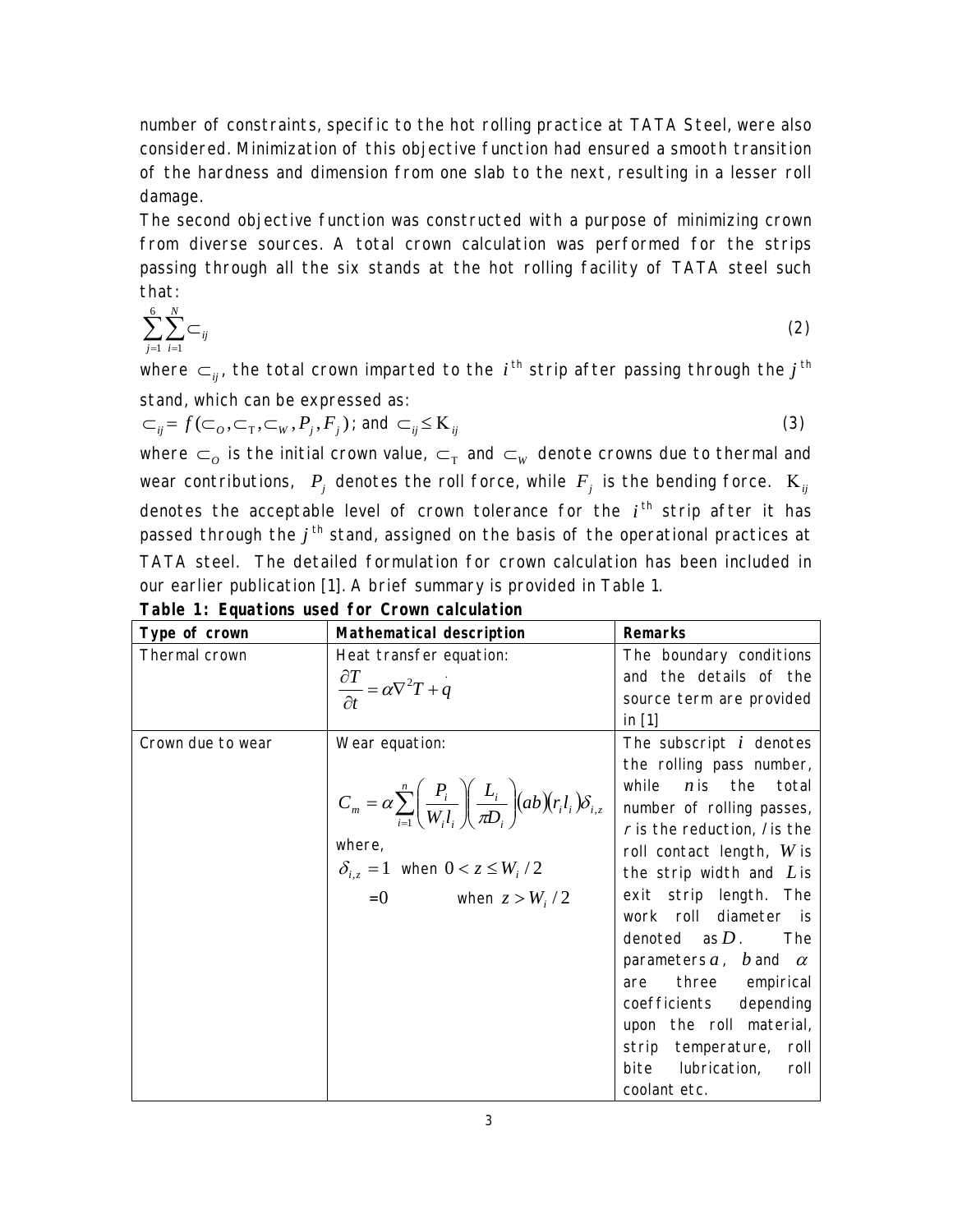| Crown due to bending | The equation for bending at a The subscript D refers                             |                             |
|----------------------|----------------------------------------------------------------------------------|-----------------------------|
|                      | distance x towards the center of to the roll diameter, E is                      |                             |
|                      | the roll:                                                                        | the Young's modulus and     |
|                      |                                                                                  | $I_n$ is the moment of      |
|                      | $EI_{D}\frac{d^{2}y}{dx^{2}} = \frac{Px}{2} - \frac{(x-a)^{2}}{2}\phi$           | inertia.                    |
|                      |                                                                                  | The parameter $\phi$        |
|                      | The equation for bending due to                                                  | denotes the force (P)       |
|                      | shear:                                                                           | distribution over the       |
|                      |                                                                                  | barrel in the region of     |
|                      | $\frac{dy}{dx} = \frac{\alpha P}{GA} \left( \frac{x-a}{W} - \frac{1}{2} \right)$ | strip.                      |
|                      |                                                                                  | G is the modulus of         |
|                      |                                                                                  | rigidity, and A is the      |
|                      |                                                                                  | cross-sectional area of     |
|                      |                                                                                  | the work-roll, and $\alpha$ |
|                      |                                                                                  | equals to 4/3 for a         |
|                      |                                                                                  | circular section.           |
|                      |                                                                                  |                             |

Once the crown values are known, the second objective function is evaluated as:

$$
\delta = \frac{C_{in}}{h_{in}} - \frac{C_{out}}{h_{out}}
$$
 (4)

Here we sought to minimize  $\delta$ , simultaneously with the first objective function, subject to a number of constraints, once again, based upon the operational practices at TATA steel.

2.2. The second model: During the next phase of our investigation we have looked into the performance of the individual slabs. So equation (1) became redundant in that case. Here we still kept equation (4) as one of the objective functions and minimized it along with an expression for power taken as:

$$
\sum_{i=1}^{5} \sum_{\substack{j=2 \ j \neq 1}}^{6} \left( \xi_i - \xi_j \right)^2 \tag{5}
$$

where the  $\xi$  terms denote power in watts and the objective function is computed for the six stands that are used in the hot rolling mill of TATA steel. For a roll revolving at an rpm *N* the power term is computed as:

$$
\xi = \frac{2\pi MN}{60} \tag{6}
$$

where *M* denotes the roll torque.

The basic computing scheme that we have adopted in this study is elaborated in the following section.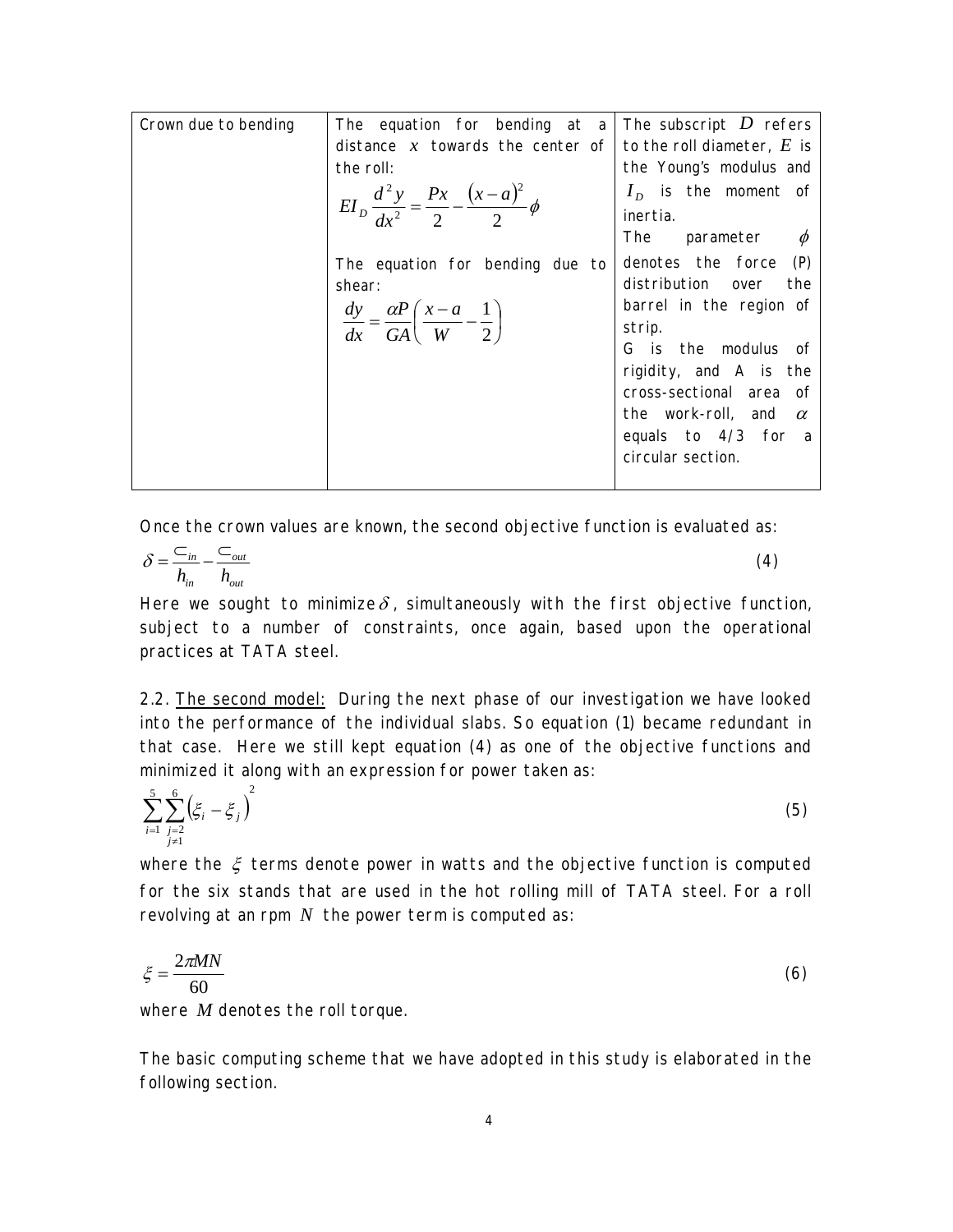#### **3. Computing Strategies**

The concept of a unique global optimal solution, as utilized in the single objective case, often becomes redundant in a multi-objective scenario. The idea here is to seek a Pareto-optimal solution [2], based upon the weak dominance condition [3]. For a multi-objective minimization exercise this can be expressed as:

$$
(\Omega_l \prec \Omega_m) \Leftrightarrow (\forall_i) (f_{il} \le f_{im}) \land (\exists_m) (f_{il} < f_{im})
$$
\n<sup>(7)</sup>

where the  $f$  terms denote the objective function and the  $\Omega$  terms are the vectors formed by the objectives. If any  $\Omega$  is dominated by a total of  $N$  other objective vectors, its rank is taken as  $N+1$ , the locus of the mutually non-dominant solutions of rank 1 constitutes the Pareto-front.

Although Genetic Algorithms were used in both the cases their exact nature varied from the first to the second approach. This is further elaborated below.

3.1 The Computing strategy used in the first model: In our earlier work [1], the search for the Pareto-optimality was conducted using a Strength Pareto Evolutionary Algorithm (SPEA) [7]. An extensive discussion of this method is provided elsewhere [1,8]. Here the first model required simultaneous minimization of the objective functions (1) and (4), and consequently it involved optimization of the sequence of slabs passing through the rolls. In our previous work this was achieved through a Genetic Algorithm that had involved a Position Based Crossover (PBX) [1,9]. Here we have adopted a strategy based upon an Ant Colony Optimization (ACO) technique [4-5]. This is essentially a crude mimicking of the behavior of the real ant species. Our algorithm for the present problem is essentially an adaptation of its more familiar version [4-5] used for the Traveling Salesman Problem (TSP) [10]. Instead of using the SPEA approach here we have utilized the concepts of *Crowding Distance Sorting* scheme proposed and utilized in NSGA-II algorithm [3], for obtaining the final Pareto-fronts. The salient features of this new approach are indicated below.

3.1.1 Ant Colony Optimization tuned for computing the rolling sequence: Once a real ant traces a certain route, secretion of pheromone, a complex chemical, takes place along its path. The ants are basically blind, however they can sense this chemical and navigate following a pheromone trail. If any ant discovers a shorter path it travels more through that route, accumulating more pheromone there in comparison to the longer paths. This in turn, draws more ants towards it, and the process continues till the entire colony traces out an optimum route.

Analogically we can take any particular sequence of slabs as a particular path traced by an ant. Fitness of the path traced by the k<sup>th</sup> ant can be taken as  $\mathfrak{I}_k$  which is effectively computed from equation (1). The sequence of any pair of slabs say *i* and *j* , however could be used by a number of ants tracing some different routes. At any point of time  $t + \Delta t$  the amount of pheromone for that particular sequence,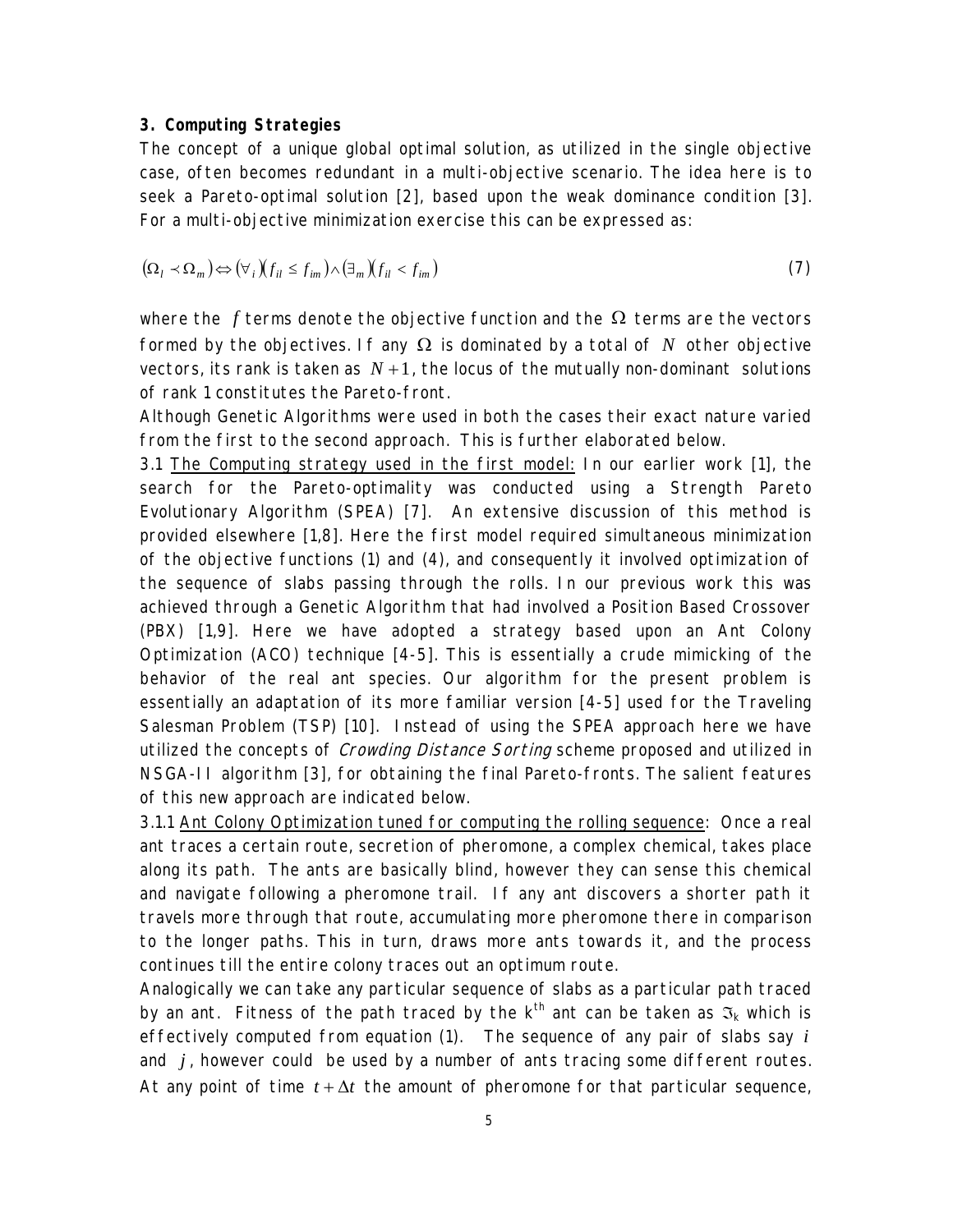$t + \Delta t$  $\Phi_{ij}^{t+\Delta t}$  , can be computed as:

$$
\Phi_{ij}^{t+\Delta t} = f \Phi_{ij}^t + \Delta \Phi_{ij}^{\Delta t} \tag{8}
$$

Here we assume that  $(1-f)$  is the fraction of the original pheromone present at time  $t$  which has naturally evaporated. In the context of the present problem this simply becomes an adjustable parameter. The second term in equation (8) denotes the pheromone increase for the sequence  $i$  and  $j$ . The ants which do not use this sequence do not contribute anything to it. However, if it occurs in the paths of *M* different ants, the increment in pheromone for this sequence is computed as:

$$
\Delta \Phi_{ij}^{\Delta t} = \sum_{k=1}^{M} \mathcal{S} \mathfrak{I}_k \tag{9}
$$

where  $\wp$  denotes an user defined parameter.

One of the factors that an ant would consider for selecting the sequence *i* to *j* is the visibility of *i* from *j* . In real life this could be taken as the reciprocal of the actual distance between *i* and *j*. In the present case  $\mathfrak{R}_{ij}$  the reciprocal of an index of the property jumps between the slabs *i* and *j* can easily substitute the visibility.

Since  $\Phi_{ij}$  and  $\Re_{ij}$  are the two factors influencing the ants choice of the sequence  $i$ to *j* , we can assume that it does so with a probability Ρ*ij* , which can be defined as:

$$
P_{ij} = \frac{(\Phi_{ij})^{\alpha} (\mathfrak{R}_{ij})^{\beta}}{\sum_{n=1}^{N} (\Phi_{in})^{\alpha} (\mathfrak{R}_{in})^{\beta}}
$$
(10)

where *n* denotes a typical slab that can be possibly placed after the slab, and N denotes the total number of such slabs. The parameters  $\alpha$  and  $\beta$  are once again user defined.

We have initiated our algorithm with a random population of ants, each containing a random sequence of slabs. The next generations of ants are allowed to follow the accumulated pheromone trails, following the mechanism discussed above, and the process continued till the optimum sequence of the slabs to be rolled had emerged.

3.1.2. Obtaining the Pareto-fronts using ACO data: Once an ant returns a sequence the corresponding objective functions can be evaluated through equations (1) and (4). The family of solutions obtained through the ants in a certain generation is now mixed with the already existing solutions, if any, and the combined population is now ranked. A new set of solution is selected through a *crowded tournament* selection operator devised by Deb [3]. It requires calculation of a crowding distance which essentially measures the unoccupied region surrounding a particular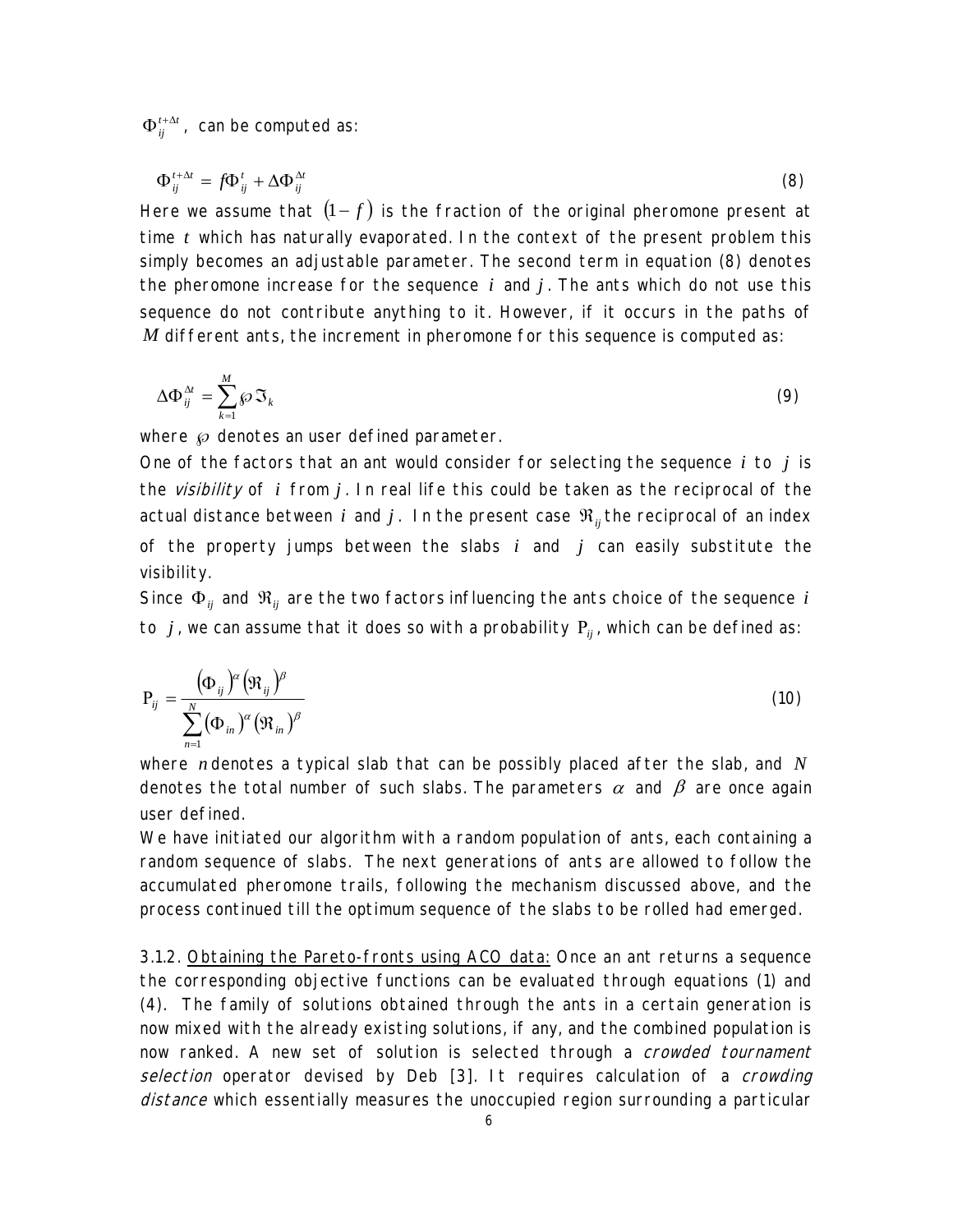solution in the objective function space. A larger crowding distance is favored as it helps to maintain the population diversity, and allows calculation of the maximum spread of the Pareto-front. On the basis of their rank and the crowding distance, the following hierarchy is maintained among the candidate solutions during a tournament selection:

(i) A solution of better rank wins the tournament.

(ii) Between two solutions of same rank, the one with larger crowding distance is favored.

Since the solutions here are generated through the ant colony movements, the crossover and mutation operations in more conventional genetic algorithms become redundant here.

3.2 The Computing strategy used in the second model: The recently proposed Generalized Differential Evolution (GDE) [11] was used for obtaining the Paretofronts from the second model. GDE is a multi-objective version of the original Differential Evolution (DE) algorithm [12]. It deals with a real coded population, instead of a binary or a Gray representation [13], and devises its own crossover and mutation in the real space. Differential Evolution uses the concept of *fitness* in the same sense as in Simple Genetic Algorithms (SGA) [14]. However, there are some major philosophical differences between SGA and DE. Although DE uses a population based computing strategy, unlike SGA, it does not require any binary representation. Here a real coded representation is used and an individual is formed by a vector array of all the variables in the problem. DE uses both crossover and mutation. However, both the operations need to be redefined in the present context. DE attempts to create  $\aleph_{\clubsuit}$ , a mutated form of any individual  $\aleph$ , using the vector difference of two randomly picked individuals  $\aleph_{\bullet}$  and  $\aleph_{\bullet}$ , such that

$$
\aleph_{\bullet} = \aleph + \vartheta \left( \aleph_{\bullet} - \aleph_{\bullet} \right) \tag{9}
$$

where  $9$  is a user-supplied scaling factor, often kept between 0 and 1.2. In DE this operation is known as *mutating with vector differentials*. Next, the crossover is applied between any individual member of the population  $\aleph_{\bullet}$  and the mutated vector ℵ♠, which is done essentially by swapping the vector elements in the corresponding locations. Like in SGA, this is also done probabilistically and the decision of doing (or not doing) crossover is monitored by a crossover constant ς, (0≤ς≤1). The new vector,  $\aleph_{\oplus}$  produced this way, is known as the *trial vector* in DE parlance.

It is made sure that the trial vector inherits at least one variable from the mutated vector  $\aleph_{\spadesuit}$ , so that it does not become an exact replica of the original parent vector. In DE the trial vector is allowed to pass on to the next generation if and only if, its fitness is higher than that of its parent vector  $\aleph_{\bullet}$ . Otherwise, the parent vector proceeds to the next generation.

In Generalized Differential Evolution these basic features of crossover and mutation are retained. In order to make it suitable for the multi-objective case it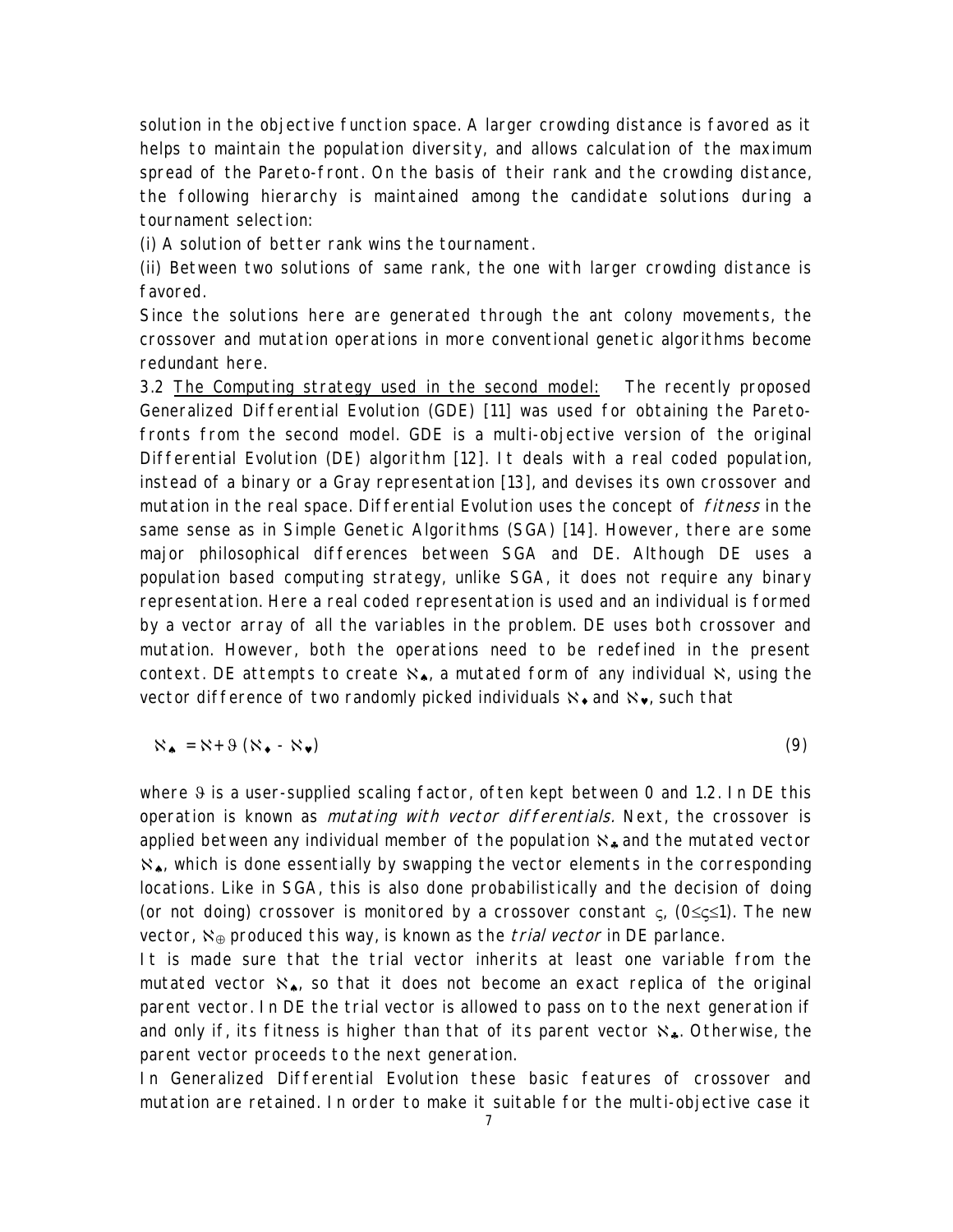adds few newer rules [11] which are elaborated below for a two-objective optimization case:

- (i) Select the trial vector if it produces better values of both the objective functions, and neither the trial vector nor the parent violates any constraints.
- (ii) Select the trial vector if it does not violate any constraints, while the parent vector does.
- (iii) Select the trial vector if both the trial and the parent vectors violate some constraints, but the trial vector does not violate more number of constraints than the parent vector.
- (iv) Select the parent vector in any other situation.

As evident from the abovementioned set of rules, keeping the solutions in the feasible range is one of the top priorities in GDE, and therefore it is geared to restrict any constraint violations. During this study we have written our own GDE code tailor-made for the present problem, which executed well with the characteristic fast converging nature of Differential Evolution.

#### **4. Results and Discussion**

The calculations using our first model were performed for a typical hot rolling campaign at TATA steel, using their automated roll shifting profile, discussed in detail in our earlier work [1]. The computed Pareto-front is shown in Figure 3. It seems that the ant-colony based algorithm performed well, and the computed data are well in accord with the results obtained through the SPEA route. The antcolony results however, show a much better spread of the Pareto-front and, on that count, resolves the problem in a more efficient manner.



**Figure 3:** Comparison of Pareto-fronts generated through the ant-algorithm and SPEA after 450 cycles. f1 and f2 are calculated using objective functions (1) and (4) respectively.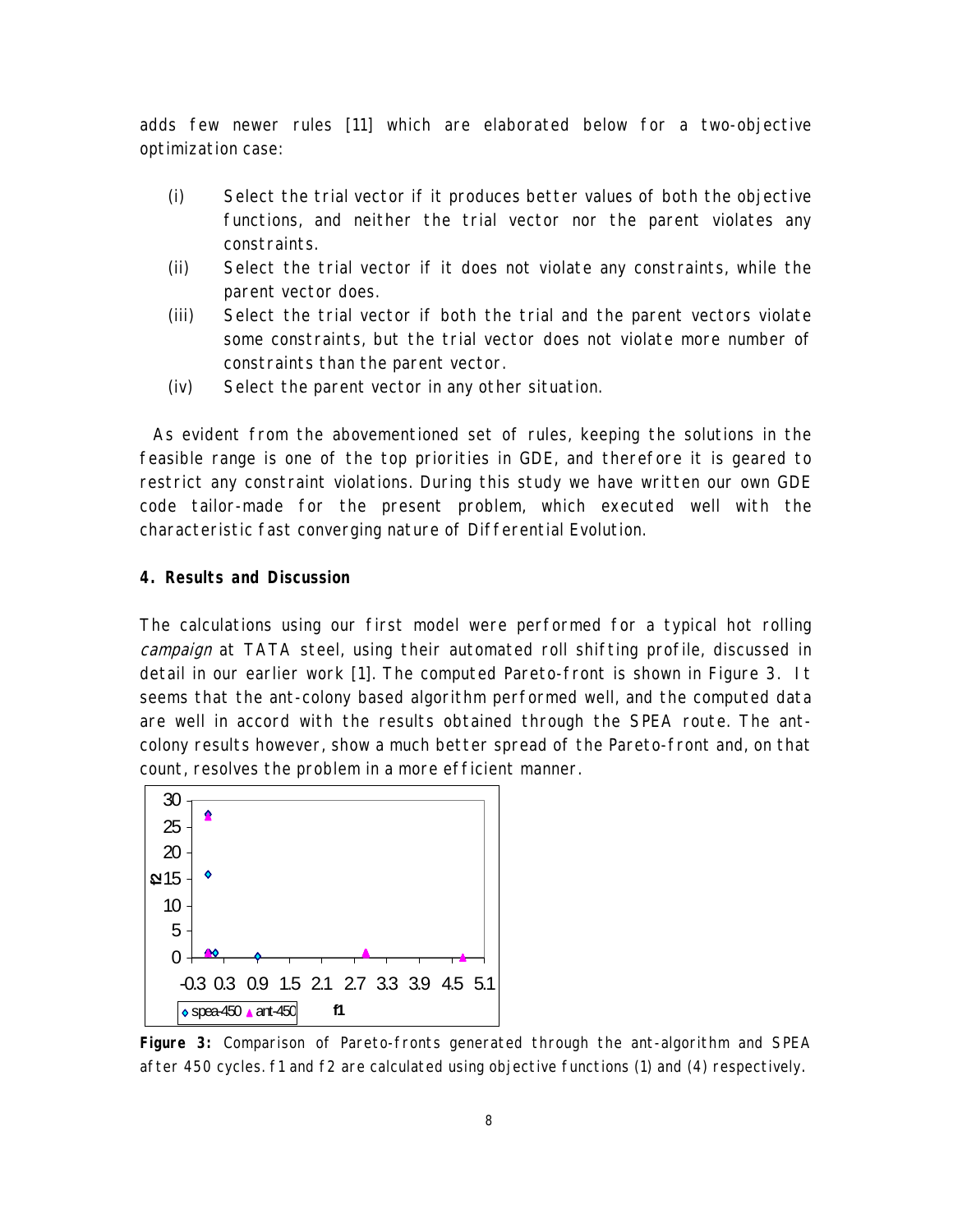The second model was applied to a number of slabs actually rolled in TATA steel. The operating conditions varied in those slabs and hence the nature of the Paretofronts also got changed, as shown in Figure 4 for four typical cases. In most cases the Pareto-fronts are concave, and any lowering of delta function defined by



**Figure 4:** Computed Pareto-fronts for typical slabs rolled at TATA steel. The input temperatures and the width varied, as indicated on the figures.

equation (4) is accompanied by a gradual change in the power function space. This trend however, can not be generalized at this stage of the work since the operating conditions fluctuated a lot and an acceptable statistical analysis is yet to emerge for this process. We plan to take up this issue further during the next phase of our work. At this stage we have however, the capability of analyzing each slab individually, and are able to recommend the optimum power requirement corresponding to a desired crown limit.

In the next stage of the analysis we tried to compare the reduction imparted to slabs at various levels of power input. Three typical points were selected in the Pareto-front for this purpose, one was chosen close to the maximum value of power, the second one was taken close to the maximum computed delta and an average point was chosen in between. The reductions at each stand were computed for all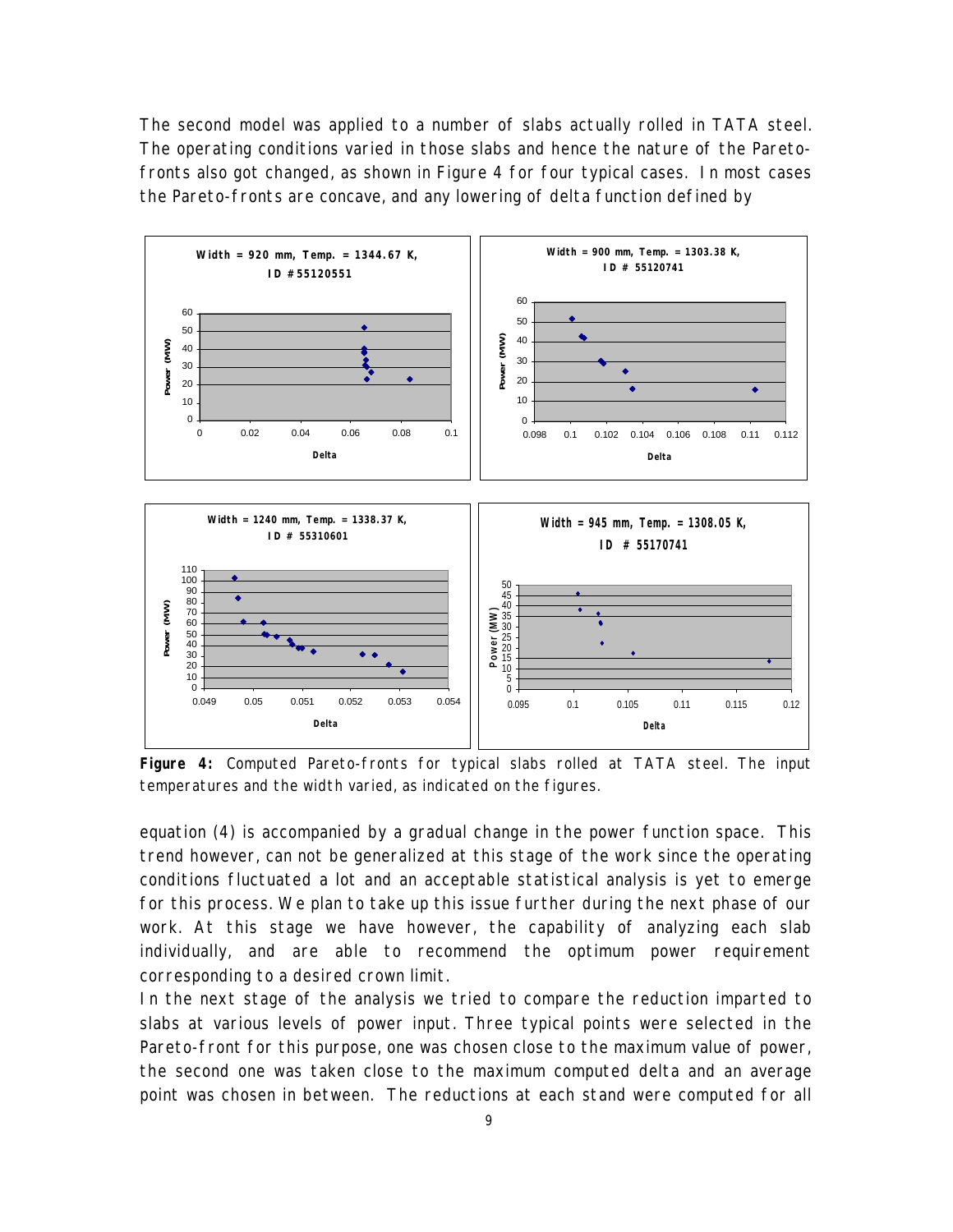the three cases and compared with the on line data obtained from the hot strip mill of TATA steel. This is demonstrated in figure 5. A careful analysis of the data shown in this figure would reveal that in order to operate at a large power or in other words, at a small crown range, one would require to provide a very large reduction in the first couple of stands. A more gradual reduction profile can be provided if one decides to operate at a lower power regime. For all the slabs analyzed in Figure 5, the reductions provided at the first stand of the finishing mill of TATA steel seems to be larger than the corresponding computed values with maximum power. A corrective measurement on this aspect is likely to enhance the performance of rolling, and we plan to try it out in a near future.



**Figure 5:** Comparison of the reduction profiles obtained for the various regimes of the Pareto-fronts. Actual data obtained from TATA steel are also shown. The initial slab thicknesses are shown against band 1. The rest indicate the corresponding reductions at the exit of each of the six stands, denoted by numbers 2 to 7.

Since the roll velocity is one of the crucial operational parameter that we could optimize during this study, as in case of reduction, we have compared the optimized data at the maximum, minimum and the average power regions of the Pareto front with the operational data from TATA steel. This is demonstrated in Figure 6. It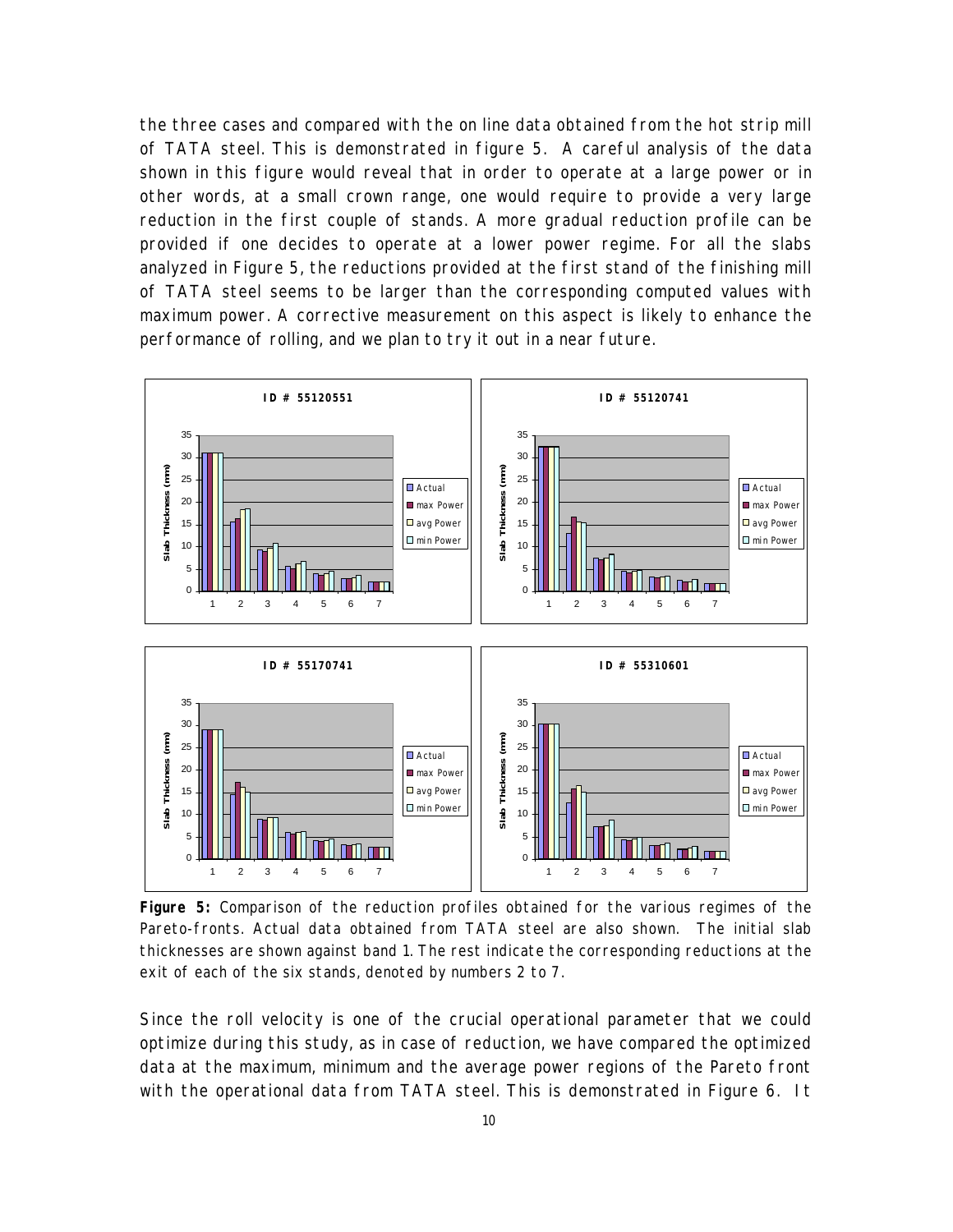seems that for all the slabs the actual rolling speed used was significantly above the optimized requirements. A corrective measure can possibly be taken in this regard, by lowering the roll speed, at the same time keeping the performance level intact. For an integrated steel plant this would possibly mean a considerable amount of cost savings in the long run. Since a very sophisticated level of automation currently runs at the hot-strip plant of TATA steel, only a handful of them are actually under the explicit control of the operators. However, even there, a judicious choice can indeed make a difference, as demonstrated through the results obtained in this study.



**Figure 6:** Comparison of the computed roll velocities at the three different regimes of the Pareto-fronts with the actual data provided by TATA steel.

#### **Concluding Remarks**

Analyzing the rolling process through evolutionary algorithms is an emerging trend in this field. Although its ubiquitous presence in the rolling literature is still a matter of some more time, however, the general robustness of the genetic algorithms and its several variants, plus the success stories reported in this work and some of its predecessors [1, 15-17] provide a strong candidature for this class